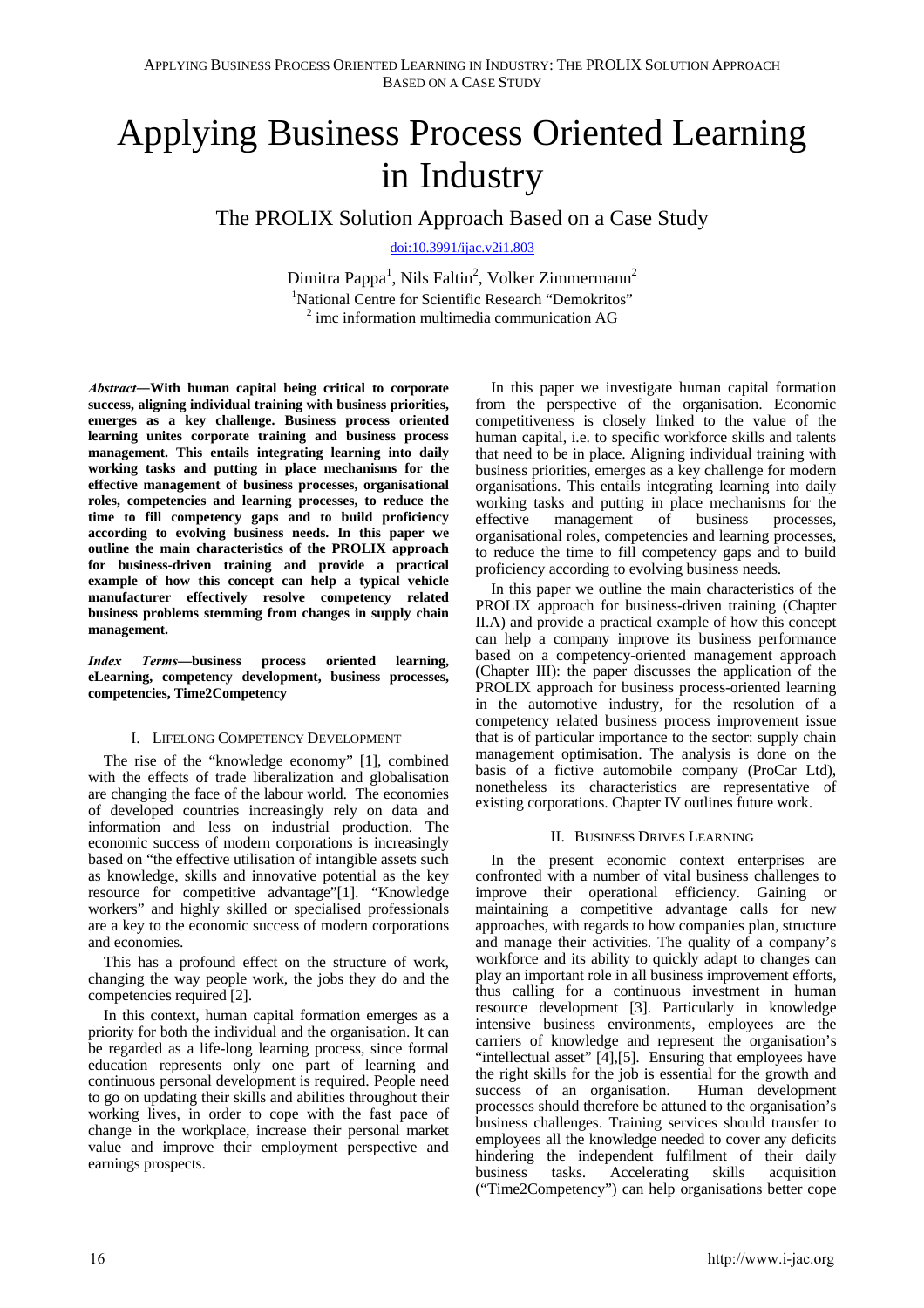with changes in processes, products and organisational structures.

Within an organisation, learning [4], [6], [7] and business process improvement activities (Business Process Reengineering, Continuous Process Improvement) [8], [9] essentially serve the same goal, i.e. to improve the operational effectiveness of the organisation. Nonetheless, traditionally, organisations have handled learning management and business process management as two completely disjoined activities, two "separate worlds". The systems for planning and executing training processes [10] are not coupled with business processes modelling and business information systems and executive responsibilities are assigned to different administrative entities. The task of training management is part of the work of human resource managers, who rely on traditional methods in order to assess the training needs of the employees, and often lack a full overview of the actual corporate context in which training is applied. As a result, in many organisations there is a mismatch between the training provided and the actual business needs: training in not provided on time and/or does not fully address the actual training needs of the employees with respect to their changing business duties. It is clear that the two activities (business process improvement and training) are complementary and the benefit for organisations can be enhanced if they are applied in a coordinated fashion. Aligning individual training with business priorities, so as to reduce the time to fill competency gaps and to build proficiency according to evolving business needs and daily work processes, emerges as a key challenge for corporate success. Business process-oriented learning can enable organisations to adapt to changes in their organisational structure (resulting e.g. from business process reengineering initiatives or from changing business requirements), to effectively introduce employees to new tasks, to streamline business operations (e.g. overcome performance problems caused by heterogeneous company culture among different company departments, branches or within project teams as a result of mergers or acquisitions) etc.

A deficiency in competencies may be the result of changes in:

- a business process (introduction of new business processes, business process re-engineering featuring addition or elimination of process steps, merging of business processes etc)
- an organisational role and its associated competencies profile (e.g. updating of competencies to match advances in related state-of-the-art)
- the actors, i.e. the individual employees assigned to perform the specific tasks (hiring or relocating personnel, e.g. substitution of employees)

Whenever such a change occurs, a new learning phase must be launched to fill any knowledge gaps to meet the new requirements. Apart from the need to train existing or to recruit new employees, a business-driven analysis of skills deficiencies, may reveal untapped potential of the existing staff which can be mobilised to solve a specific business problem (internal mobility).

Essentially, business process-oriented learning entails integrating learning into the daily working tasks and putting in place mechanisms for the effective management of business processes, organisational roles, competencies and learning processes. The EU Integrated Project PROLIX (Process-oriented Learning and Information Exchange) [11] aims at the development of an interoperable service-based architecture for business process oriented learning, to interlink eLearning to corporate knowledge management and businessintelligence systems, so as to reduce the time to fill competency gaps and to build proficiency according to business needs and daily work processes.

The PROLIX approach for process-oriented learning is outlined in the following section.

## *A. PROLIX: Process-oriented Learning and Information Exchange*

PROLIX [11] envisages a system to enable business process driven learning at the workplace, taking into account the single learner and their needs, as well as the corporate requirements. Linking business processes and learning is a particularly complex task. Business processes define organisational roles and associated functions, each with its own specific competencies requirements (i.e. the "competencies profiles" of organisational roles). Learning processes can be defined based on the lacking competencies of individual employees assigned to specific organisational roles. Whenever there is a gap between the competencies profile of an individual assigned to a specific role and the competencies requirements of the role that may negatively affect business performance, organisations need to design and execute suitable training plans, in order to close it. Business situations that may cause such changes include business engineering, recruiting and staffing and regulatory compliance.

The PROLIX approach covers the complete life cycle from the business need that triggers learning to the assessment of the actual impact learning made on business performance. The PROLIX Learning Life Cycle (PLLC) and the tools required for each step of the process are depicted in Figure 1 [12]. Starting point is a complex business situation, i.e. a situation that translates into significant competencies deficiencies and creates the need to train employees.

The life cycle of business process oriented learning comprises the following steps:

- **Business need analysis** refers to the modelling or optimisation of business processes and the identification of competencies or roles required to carry out the functions of a business process (Business Process Cockpit & Competency Oriented Simulator).
- The **identification of competency gaps** includes the calculation of overall competency gaps (by comparing employee's as-is and required competency profiles in the Competency Analyzer) and the prioritisation of the competency gaps to be filled by means of learning.
- The **design of the learning process** involves the identification, and in case of lack thereof the creation, of appropriate learning material. The learning material creation process may involve the selection or development of a didactically suitable learning process template (Didactical Learning Modeller) and the assignment of learning resources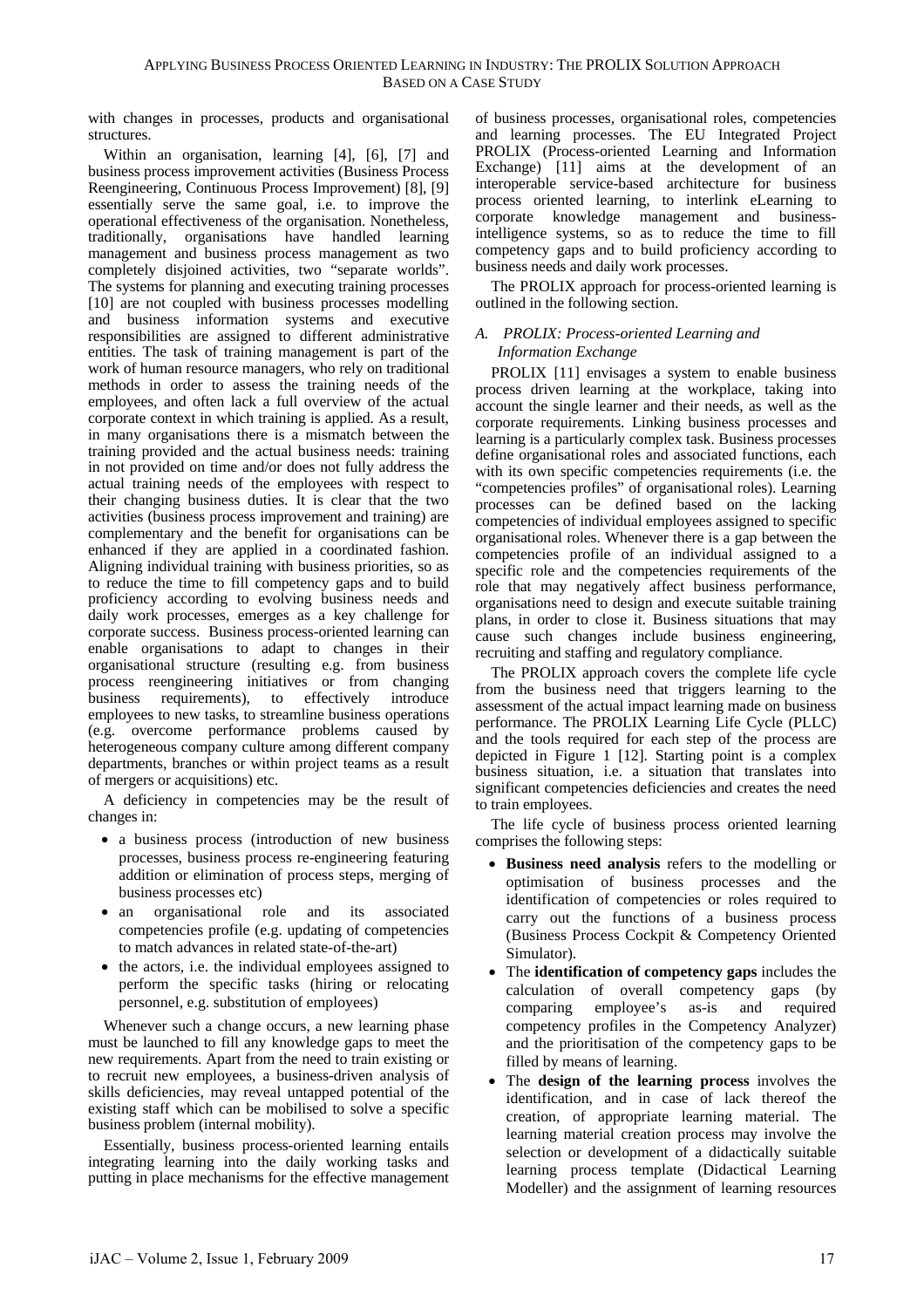to this template to create a learning process (Learning Process Configurator).

- The **execution of the learning process** consists in employees being trained, in order to fill their respective prioritised competency gaps (Learning Process Execution Platform).
- **Performance monitoring** involves an evaluation of the impact of the learning process both in terms of learning outcomes and business process performance improvements (Performance Monitor).
- During **business value analysis** the business outcome of the competency improvements is compared against the initial business need. Unless the results are satisfactory, business processes and/or learning processes can be adapted and optimised again and a new PLLC may start.



Figure 1. PROLIX Learning Life-Cycle for business process-oriented learning and solution map

The application of this framework in the case of a fictive automobile company (ProCar Ltd) is described in the following sections. The present paper outlines how the concept of business process oriented learning can help a company like ProCar improve its business performance based on a competency-oriented management approach. The following chapters will tell the story about how an average company can effectively manage a major turnaround, when dealing with changes in its supply chain. Although this is a fictive organisation, the presented case is representative of the situation in the industry. In order to draw an accurate picture of the application of the PROLIX system, we have adopted a story-board type approach, enhanced with numerical, historical and operational details about the business environment.

The PROLIX approach and prototype system implementation are presently in the process of being deployed and validated, in the course of trials with the participation of pilot users from different economic sectors. The case illustrated in the present paper, refers to a fictive organisation, yet it brings together elements found in the real-life users of the system. Therefore, we believe that it can provide readers with valuable insights regarding the scope, content and application of business process oriented learning.

III. CASE STUDY SCENARIO: CHANGES IN SUPPLY CHAIN MANAGEMENT OF A TYPICAL AUTOMOBILE COMPANY

## *A. The automotive industry business sector*

The automobile business is a rapidly evolving sector. Global trade and manufacturing flexibility are the principal trends. Car and parts manufacturers are merging, component design and manufacture are now frequently outsourced instead of being created in-house. Brands are changing. The biggest and most successful automobile industry firms have become totally global in nature. Globalisation is the rule throughout the automobile industry, making it increasingly difficult to identify an automobile as the product of one company or country. Joint international ventures among companies and global expansion into new markets have become common practice. [13], [14], [15], [16], [17]

Automobile manufacturing is also experiencing vast changes. The original pattern of automobile production remained practically unchanged for many decades. Car manufacturers relied almost exclusively upon their inhouse parts manufacturing for their production. In the late 1970s a new production model emerged, revolutionising the entire process [14]. Manufacturers began buying complete subassemblies from outside suppliers instead of individual components (e.g. completed dashboards in the place of individual instruments), around which the auto body was subsequently built. As a result, today, more than ever, car manufacturers and their suppliers are closely cooperating in the design and manufacture of new cars. Structurally, suppliers can be divided into three distinct layers: includes companies that sell finished components to the vehicle manufacturers (tier 1), companies that sell goods to tier 1 firms (tier 2) and suppliers of raw materials to any of the above (tier 3).

This and other innovative production strategies have allowed car companies to change production lines faster and produce more specialised cars faster and more economically. Subassemblies have enabled companies to cope with a fast-changing market more rapidly and effectively. Flexible factories allowed for reduced production times and costs per car, while offering a much wider range of choices for customisation to consumers. In this light, and given the fact that now 70 percent of the car's value is created outside the premises of an auto manufacturer [18], a tight integration with the company's suppliers is of paramount importance. Automotive manufacturers are giving more responsibility to their suppliers, while at the same time, limiting the number of their trade partners. In an effort to cut costs, shorten their time to market, and still produce high quality products, car companies are asking suppliers to produce entire systems. All companies involved in the process of delivering goods to consumers constitute a common network, i.e. a supply chain.

## *B. The business case of supply chain management reorganisation*

An automobile producer's supply chain has fundamental impact on its business performance and can provide significant strategic, financial, and competitive advantages. Managing a vast network of suppliers and business associates and improving the flow of information, constitutes a huge coordination effort for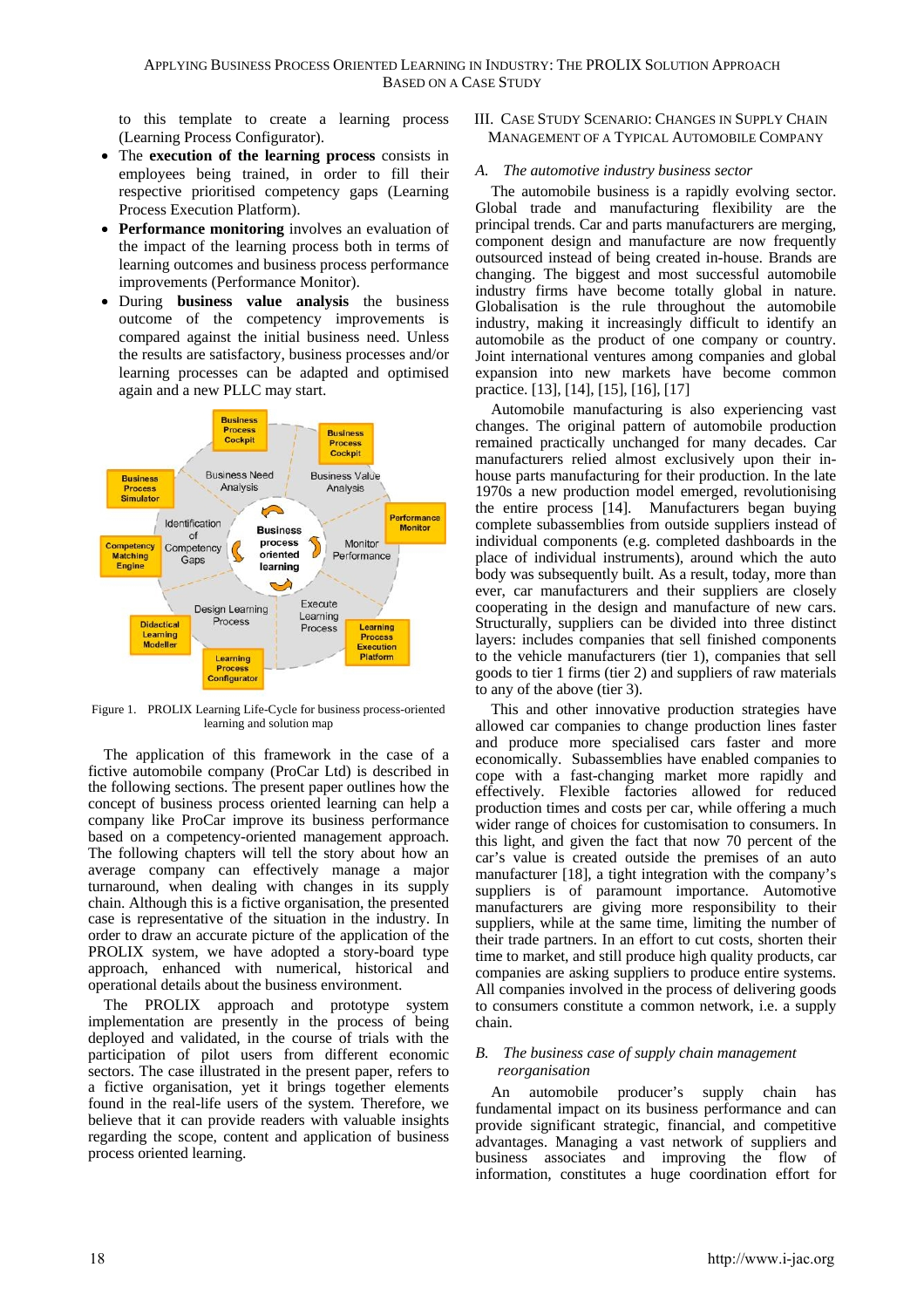automobile companies, where information and communication technologies are called to play a critical role.

Supply chain performance optimisation is a key requirement in the direction of cost and cycle time reduction. The aim is to meet customers' expectations (i.e. ensure that they receive the right products at the right time at an acceptable price and at the desired location), while containing costs.

Effective Supply Chain Management (SCM) can lead to an efficient, integrated company with shorter innovation cycles, reduced inventory costs, and faster production. Hence, companies are always interested in solutions for managing their supply chain more effectively. In general, supply chain management comprises five major functions, each of which is often allocated to a different department:

- Launch Management (launching of new or existing car models)
- Production Planning & Scheduling (procurement and production line schedules)
- Inbound Logistics (part delivery from suppliers, logistics / part metering centres)
- Plant Logistics (production material control, material handling engineering)
- Outbound Logistics (finished vehicle delivery to dealers, damage handling)

Supply chain management relies heavily on the integration of information, systems and business processes across all functions of the entire supply chain, all of which are under constant scrutiny, since there cannot be an end point to the improvement process.

This may require the constant revision of processes, roles and tools.

The ProCar case study investigates how an average car manufacturing company can cope with operational and internal structuring changes that result from changes in the supply chain, by applying the PROLIX approach for making competency acquisition more efficient.

## *C. The company: ProCar Ltd*

Our case describes the fictive car company "ProCar Ltd", with traits and characteristics that are common to a large number of real automobile companies. ProCar Ltd is a worldwide operating vehicle manufacturer. Established in 1910, the company has been an industry leader, specialising in family vehicles and SUVs since the early 70s. With 482,724 employees, ProCar achieved revenues of EUR 170 billion in 2005. Its products are sold in 200 countries. In 2005 about 5 million cars were sold. ProCar's yearly investments amount to EUR 38 billion. Presently, the company has a network of approximately 2000 suppliers and business associates (local vendors etc).

ProCar is a company striving for success in a business sector that is characterised by fierce competition and has undergone significant changes in the recent years, since difficult market conditions have managed to even put big players under financial pressure. The trend towards internal reshape and consolidation that has swept through the industry has also affected ProCar. In the past decade ProCar went through a fundamental change. The company went through a long business process improvement phase, in order to cut costs and improve performance. The turnaround process affected subsidiaries, suppliers and customers. Currently, ProCar continues to look for new ways to improve its internal operations and increase its commercial strength.

#### IV. SOLUTION APPROACH

ProCar management has approved a plan for the improvement of the supply chain. Since this constitutes an important change, a new training and learning phase must be subsequently launched to fill any knowledge gaps created and meet the new operational requirements. The company has devised the following Change Plan:

- the introduction of an integrated system for supply chain management, encompassing all the required functionalities in one application;
- the use of eLearning to cater for the training needs of the employees expected to emerge after the change in the supply chain;
- the use of the PROLIX system for making competency acquisition more efficient.

ProCar Ltd is already using the PROLIX system. Contextualised competencies definitions are created and stored in the Competency Repository, which is part of the Competency Analyser. Based on these contextualised competencies, competency profiles for job roles (involved in the business processes), individuals and learning objects are created, which are also stored in the Competency Repository.

Consequently, in ProCar Ltd:

- All business processes of the company have been modelled in the BPC and annotated with competencies in the Competency Analyzer
- An up-to-date record of the competencies of all employees (actual competency profiles) is kept.
- The company maintains a repository of learning materials (configured learning processes and learning content to be used in learning courses). All existing configured learning processes (learning a set of prerequisite competencies ("required" competency profile), for an employee to be able to follow the learning process, and a set of acquired competencies ("acquired" competency profile) which will be passed over to all those who successfully complete the course. Competencies are specified together with their level.

For each business process, the optimal competency levels are determined using the PROLIX Competency Oriented Process Simulator.

Following any change in the competencies the role's  $task(s)$  require $(s)$  or an individual possesses, the competency profile of this job role/individual needs to be updated, (e.g. when a different competency is required or acquired respectively, or when the proficiency level changes). In the case of individuals' competencies, this may be based on training results the levels of proficiency of, evidence collected "on-the-job" etc.

The application of the PROLIX Learning Life Cycle (PLLC) to support the modification of the supply chain management process would comprise the following steps: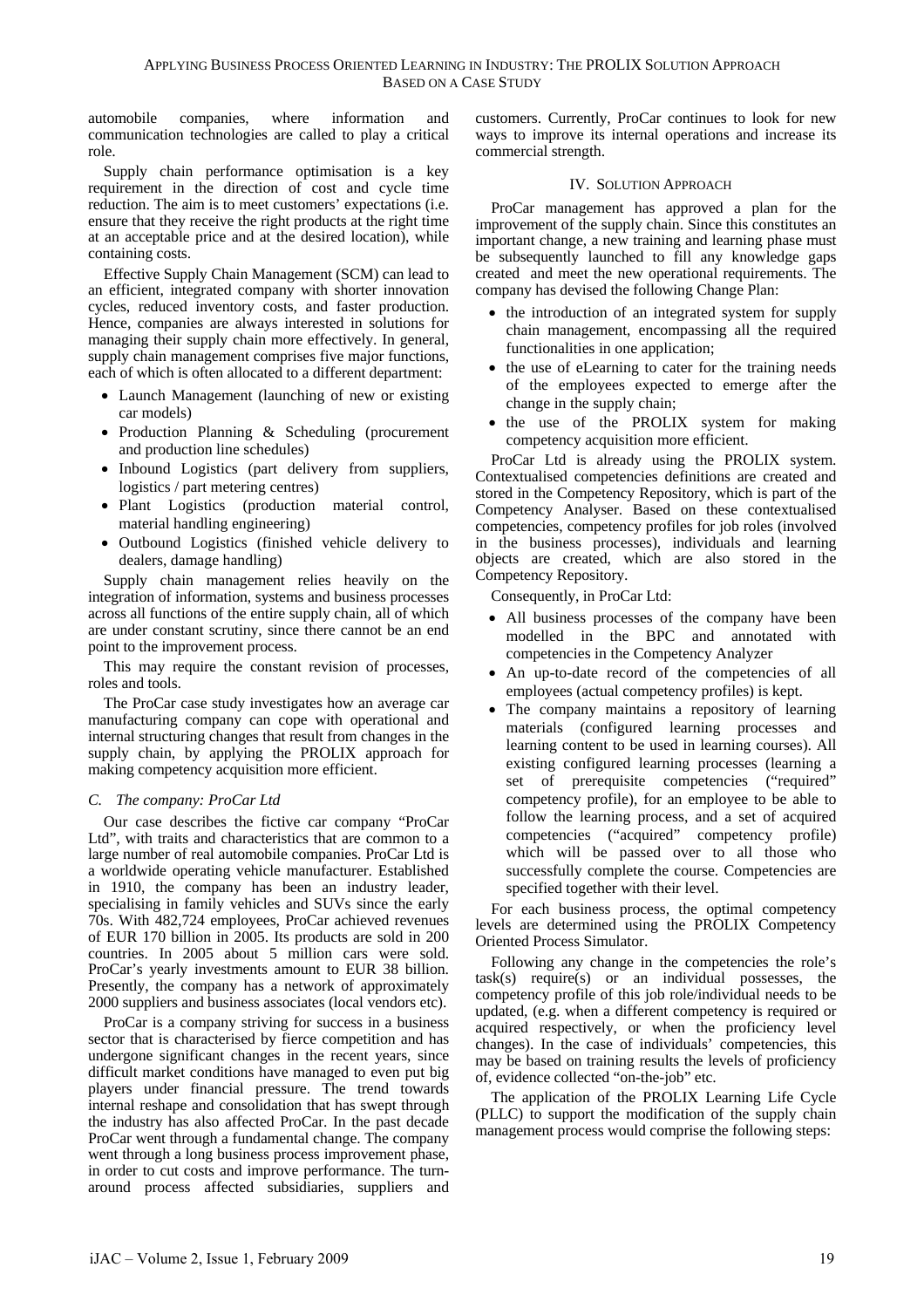#### *A. Business need analysis*

The introduction of the new SCM software platform entails significant modifications in the supply chain management process (Business Process Change): business-process experts, process managers and business analysts must work together to improve the efficiency and effectiveness of the SCM business processes, overcoming the limitations of the replaced IS and making optimal use of the capabilities of the new software platform.

The process model needs to be reengineered [19]. In addition, the requirements in competencies of the related organisational roles need to be adapted.

The original SCM process involved several software systems, employed by many different users from within and outside the company:

- The eOrder, eOrderMat & eOrderComp for placing orders
- The eWarehouse for checking the availability of components and materials (inventory)
- The eAdmin for production planning and tracking, transportation tracking

A new production order could be placed in the eOrder system, either directly by an authorised ProCar merchant or by the sales department of the company. The order included all the details of the vehicles to be produced, as well as any customisation request (e.g. regarding the paint colour). This information was then entered in the eAdmin system, where it was broken down into resources needed for production, i.e. raw materials and finished components from a parts supplier. The production-planning department would then examine the availability of these items in this specific production factory or in other ProCar warehouses, using the eWarehouse application. In case of shortage, an order was placed with the respective supplier of materials or components via the eOrderMat and the eOrderComp system respectively. The supplier would then use same system to respond to this request and report on the availability of the ordered goods, the estimated time of delivery etc. The arrival of the ordered items was recorded in eWarehouse and when all needed resources

were delivered, production could begin. The end of the production phase was again signalled in the eAdmin system, which was also used for managing the distribution of the finished vehicles. The system kept track of the way the cars were delivered to the dealers that had placed the original order (by sea, train, truck etc). Upon arrival of the ordered components each dealer would have to acknowledge the receipt and this would signal the end of the process. According to ProCar's strategic plan the aforementioned information systems are going to be replaced by the new "TotalOrder" system and the SCMprocess will have to be revised accordingly. The new system is expected to bring a significant amelioration in the supply chain. The tool provides an integrated environment for SCM. The entire process, from the arrival of a new order to the delivery of the ordered goods, is now tracked by means of the new system, which allows for "one-stop" management of the flow of components, materials and finished vehicles. For example, functions such as "order components" and "order materials" can now be executed in one step. Other sub-tasks that involved the transferring of data from one system to the other are now simplified. The outbound logistics department automatically receives a notification in the system stating the successful completion of the production phase, together with all the details of the components produced. In the past this required collaboration between the two departments for the transferring of data from the component production tracking system the delivery tracking one. The supply chain process before and after the introduction of the new system is illustrated in Figure 2.

The introduction of the new IS platform leads to the modification of the SCM-process and the redefinition of all related organisational roles. As a result of the business process change, job roles are eliminated, introduced, modified or merged. Each job or function in a business process is associated with a set of competencies (a required competency profile), i.e. the competencies an employee assigned to this specific role needs to posses, in order to be able to perform the task satisfactorily.



Figure 2. The supply chain process before and after the introduction of the new system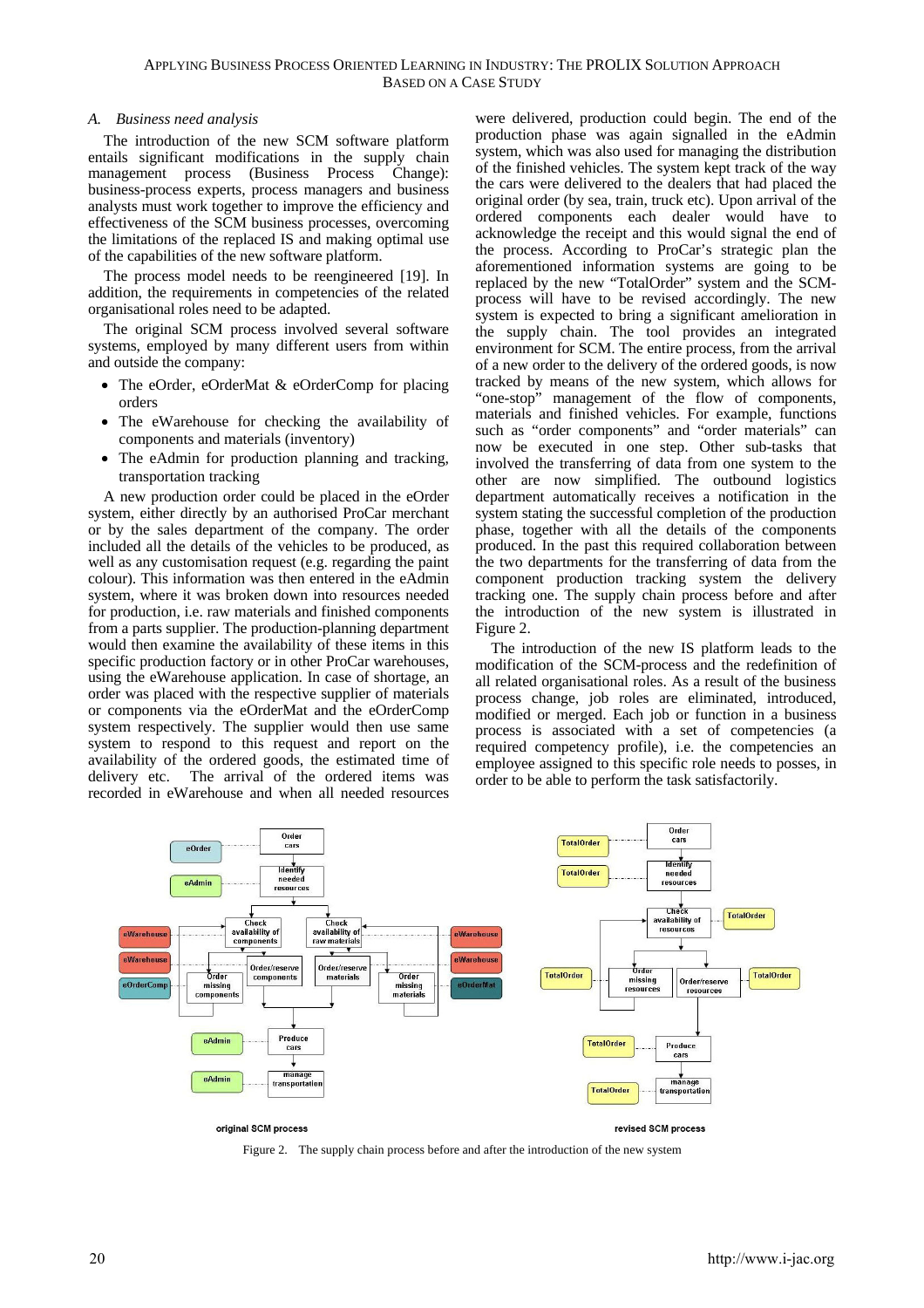As a result of the business process modification, there can be changes in the competencies requirements of certain job roles**.** For example, given that now the functions "order components" and "order materials" can be executed in one step, a new organisational role is defined, taking over the two previously separated functions. The roles involved in the SCM process need to be revised and possibly extended by new competency requirements.

Business-process designers need to modify rolecompetency definitions and/or assign new competencies to the involved business functions and job roles.

The PROLIX Competency Oriented Process Simulator is used to calculate improvements in the business process based on the competency levels assigned to the business process. Business experts can use this to evaluate the potential business results and determine the opti-mal competency levels to be allocated to the business process, i.e. the competency mix that maximises the benefits for the company.

## *B. Identification and prioritisation of competency gaps*

A business process change may create deficiencies in terms of human resources: lack of personnel to carry out specific tasks and/or adequacy of person-power but lack of skills.

Filling the competencies gaps created by the introduction of the new system is not merely a question of training all the ProCar SCM-personnel in its use. In order to maximise benefits, the HR department of ProCar needs to re-examine the assignment of personnel to roles. Each person has an acquired competency profile, which typically describes the competencies this individual has acquired during their lifetime. The competencies profiles attached to individual employees can be used for matching them with tasks. The difference between the acquired competencies of an individual assigned to a business role and the required competencies of the role represent the competency gap, i.e. the needed competencies that are not met by the individual.

In total 2.343 employees of ProCar were originally involved in the SCM process. Following the reorganisation of the process this number is reduced to 2.127 persons. ProCar Management is pushing for the immediate adoption of the new integrated SCM information system, as part of its strategic plan to reduce production costs by 5 percent by the end of the fiscal year. For this reason, the company needs to shorten the time required for the modified SCM process to reach a high performance level. Critical to this is optimising the role assignments for the modified SCM process.

In the case of ProCar two main issues arise with respect to personnel management, following the IS change:

- Personnel allocation, which is the case of newly introduced job roles and existing roles that require additional person-effort
- Skills upgrade, which refers to competency gaps that have emerged after the business process change in employees that kept their original job.

The HR department uses the PROLIX Competency Matching Engine (a) to search for employees that meet the requirements of specific roles, and (b) to calculate their actual competency gap, by comparing the competency

profiles of the candidates with the set of competencies required for the role.

Given the large number of people involved, training emerges as a particularly money- and time-consuming process. At the present stage, ProCar cannot afford a fullscale training program to fill all the competencies gaps of the SCM staff. Therefore the HR and the training departments of the company need to draw a compromise, and prioritise the filling of certain competency gaps, so as to obtain a "satisfying" result in terms of business performance, with the minimum effort, in terms of training. This process leads to the development of a competency plan for the revised business process, i.e. a competency development plan including the employees that have been selected for each job role, in order for the company to successfully implement the changes in the SCM business process. The competency plan consists of one or several {employee, as-signed/target job role} pairs and calculates the competencies that definitely need to be acquired and/or upgraded per person. This means that, following the assignment to roles, the individual learning needs of the selected employees are calculated, based on their competency deficiency with respect to their business functions. Employees need to be trained only in the functionalities that are relevant to their role and in accordance to their individual level of proficiency. The level of existing/required skills for using the new system is expected to vary. Individual employees are only going to use specific features of the system, as required by their working role. Users with previous experience in the new system essentially only need to "update" their knowledge in the system. Others that are assigned to newly introduced roles (e.g. roles that resulted from the merging of previously separated functions) would lack other skills as well.

## *C. Designing the learning process*

Based on the definition of the target competency gap to be filled by means of training, the Training Department of ProCar can now proceed in planning the required training program in more detail (learning planning). Based on the competency plan that was created to support the implementation of the revised SCM process, a catalogue of learning offerings is set up to cover the prioritised competency gaps, using the "match competency plan" function in the Competency Analyser (this involves searching for configured learning processes (stored in the repository of the Learning Process Configuration) to fill the competency gaps of the job candidates that are included in the competency plan).

This search is based on competencies: each of these learning processes carries its own competencies (competency profile) which are matched against the competency gaps included in the competency plan [20],[21]. There is a set of prerequisite competencies, for an employee to be able to follow the learning process, and a set of target competencies, which will be acquired by all that successfully complete a course. Based on this analysis the department can later determine whether the employee needs to be enrolled for example in a "beginner", "intermediate" or "advanced" course, in order to acquire a specific skill.

The competency plan is later passed to the PROLIX Learning Process Execution Platform (LPEP) for the training to take place. However, in case no suitable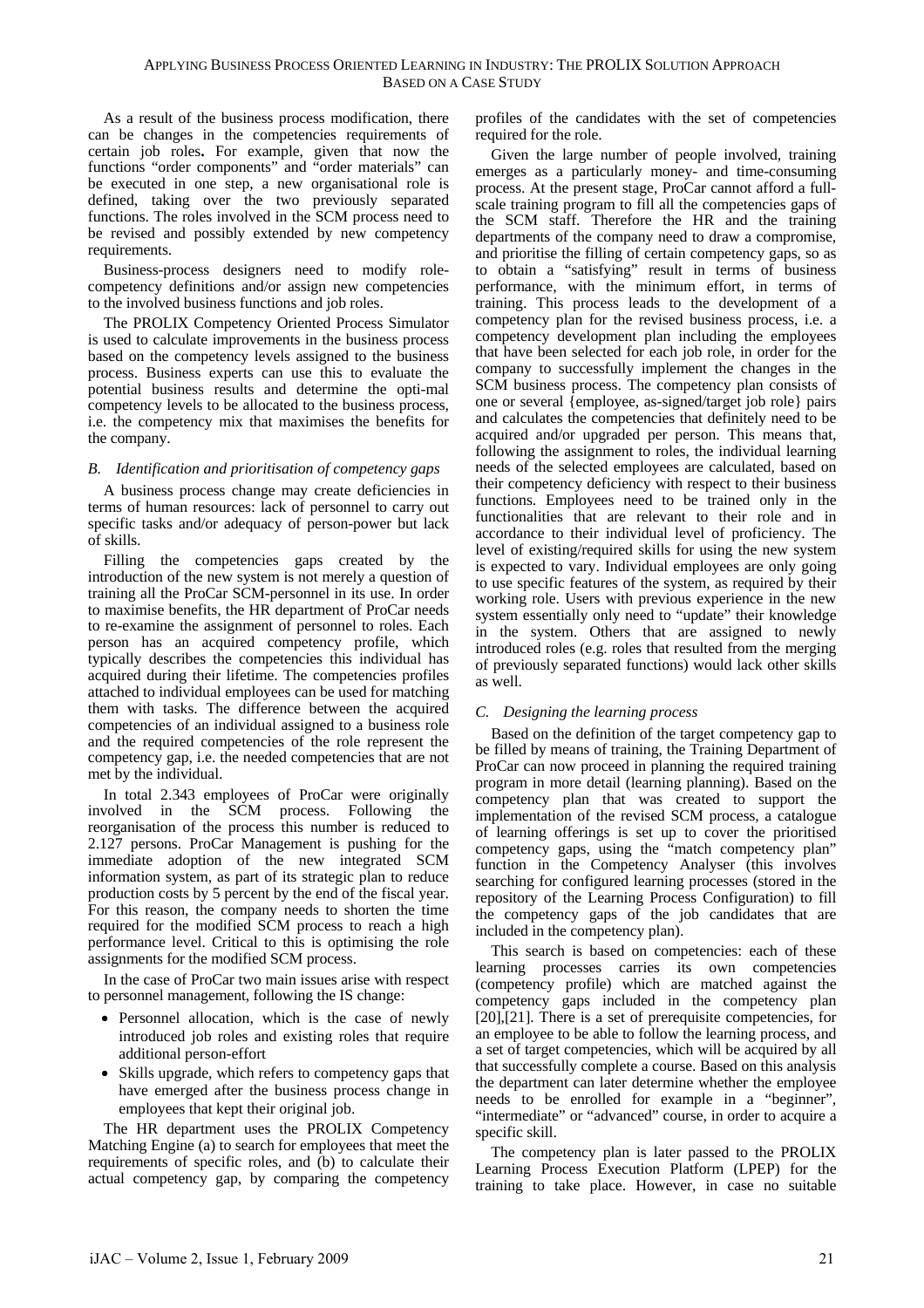configured learning processes are available to cover all competency gaps in this competency plan (i.e. the search for learning resources for specific competencies in the Competency Analyser yields no results), this material needs to be created.

In this case, matching the competency plan reveals the existence of ready-to-use learning processes for the acquisition of most of the required skills (e.g. competency to choose the best supplier), except those related to the operation of the new "TotalOrder" system. For this reason the training department contracts an instructional designer, who uses the PROLIX Didactical Learning Modeller to create additional learning processes to cater for the training needs of each sub-group of "TotalOrder" users (employees responsible for checking/ordering components/raw material or for booking the received goods etc).

In order to create the required additional learning processes, the instructional designer looks for a suitable learning process template. As none is available, the instructional designer creates a template using the PROLIX Graphical Learning Modeller's (GLM), graphical editor and library of didactic models. The Training Department of ProCar has already conducted an analysis of the actual organisational context of learning in the company and the conditions that should be met to enable the successful implementation of process-oriented eLearning. This analysis has revealed that a "blended learning" solution (with classroom and online learning phases) is more in line with the company's culture and thus the most appropriate didactic model for the company's staff.

Following the creation of the learning design template, the instructional designer imports it in the Learning Process Configurator (LPC) to add learning content and configure a learning process that will fill a specific competency gap. The (configured) learning process description (IMS LD unit of learning) consists of the high level learning design (IMS LD) and learning content (embedded in the IMS LD). Learning content may include QTI tests to assess the learners' apprehension of the proposed concepts. To this end, suitable learning resources are integrated into the learning process description in the LPC. The instructional designer runs the IMS Learning Design (LD) editor specifies which LD template to use and searches the repository for suitable learning resources. Assigned learning resources are geared to close specific competency gaps. The resulting configured learning process is annotated with competencies, which are stored in the Competency Analyser. After that the instructional designer packages and publishes the learning design to the digital repository.

In the case of "TotalOrder"-specific competency improvement, no relevant material is available in the repository. For this reason, external experts need to be contracted by the Training Department, in order to author appropriate training material (learning resources).

## *D. Execution of learning process*

Following the configuration of all the learning processes needed for this competency plan, the training department imports the competency plan to the PROLIX Learning Process Execution Platform, using the "Realise Learning program" function of the PROLIX portal. As part of this process, all configured learning process

included in the competency plan are imported in the LPEP from the LPC repository, in the form of an IMS-LD content package.

The training specialist can create course instances out of every imported course type (i.e. a configured learning process), which will be included in the course catalogue of the LPEP.

The department has opted for a "blended learning" strategy [22]. Consequently, for each learning process a complete eLearning course should be prepared, comprising a combination of web-based training modules (WBTs), classroom training (face-to-face seminars) and workshop sessions (hands-on practice). Web-based training will be performed in an asynchronous mode (at the learner's own pace). However, for each course a tutor will be appointed, to guide learners in their study. On the other hand, classroom training and workshop sessions require detailed planning, as rooms and equipment need to be reserved for specific dates and instructors need to be physically present on site on the given dates. Due to the large number of participants, this means that the course will be repeated several times. Running dates should be defined accordingly. Furthermore, in order to enhance its pedagogical effectiveness, the course will include communication means, such as chat or forums, and a document archive for the exchange of files, so as to promote collaborative learning and enhance the effectiveness of the learning process. An electronic library will be set up per course, to provide trainees with additional media such as images, WBTs, electronic reference books, etc.

Once the learning process is instantiated, the employees who need to attend a specific course should be located and the learning process should be adapted according to their individual learning needs within the LPEP (competencies blueprint personalisation). Moreover, since the old SCMprocess will remain operational while employees are being trained for their new tasks, concrete courses should be planned (for the defined learning processes) and learners should be booked to them, also taking into consideration issues like the availability of employees etc.

The execution of the learning process involves the following steps from the side of the trainee. The learner should log into the PROLIX Learning Process Execution Platform, following the instructions given to him/her by the company's training department and view the courses for which he/she is booked displayed on his/her individual starting page, together with relevant instructions and other useful information. According to his/her individual training schedule (individual time plan), the trainee can open and work on courses, which have been booked for him/her, and follow the specified course steps. As the learner moves sequentially from one module to the next, self-assessment tests allow him/her to assess his/her learning progress. In addition, learners can make use of the available communication tools to get in contact with other learners and the tutor (to exchange views regarding course specific issues etc) or use the media library for additional self-directed study. For each course attended by an individual employee, the result of training needs to be assessed. To this end, a certification test aimed at assessing the knowledge obtained from attending this course is foreseen in each learning process in the PROLIX approach. The results obtained will be used to determine the post-training level of proficiency of the employees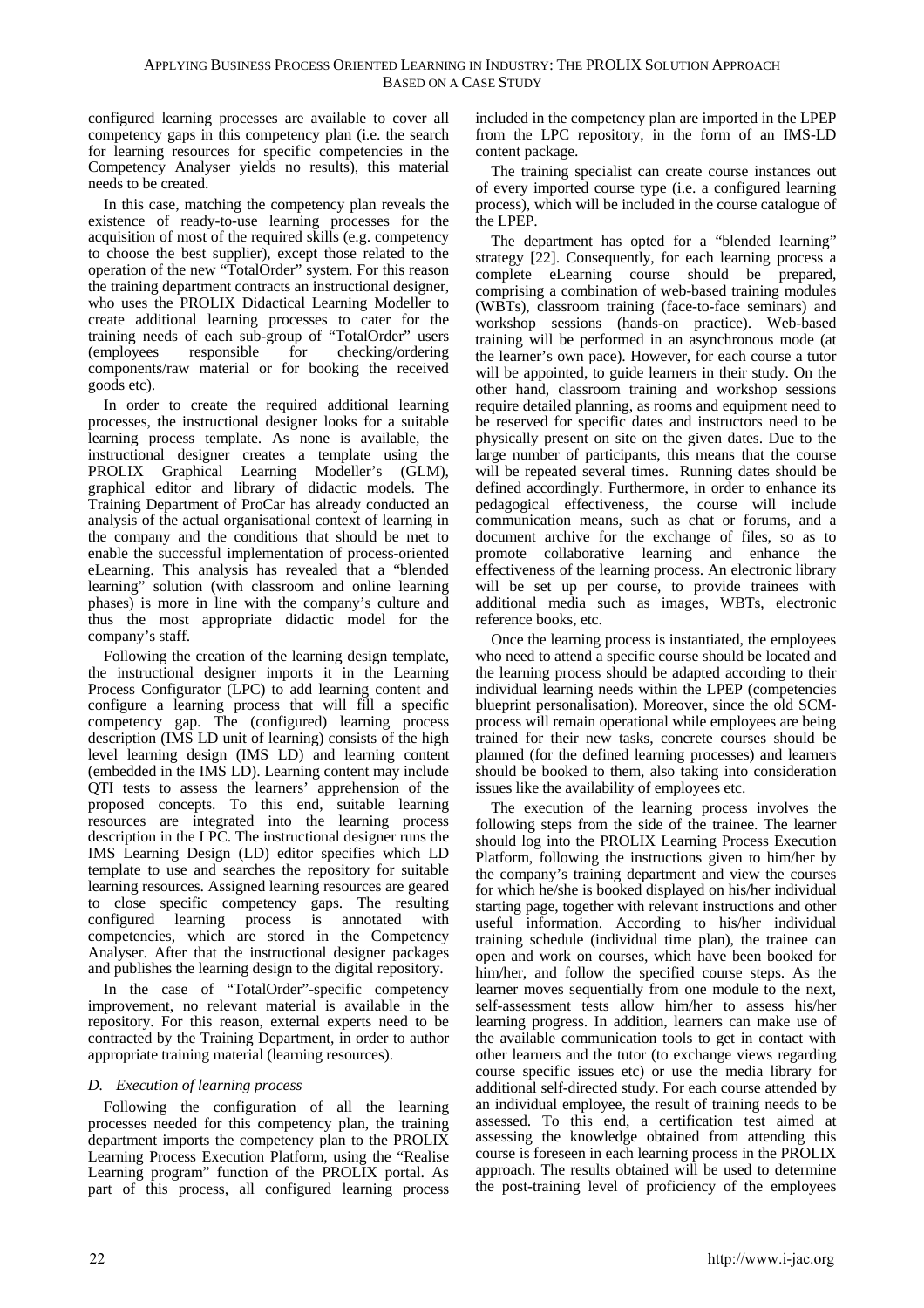with regards to the competencies associated with a specific learning process.

The competencies profile of the employees (kept in the PROLIX Competency Analyser) will be updated automatically according to the results of the training program, so as to reflect their new skills and abilities. When the employee uses the new competencies successfully within the work process, this can be recorded as additional evidence in the competency store.

# *E. Performance monitoring*

Performance monitoring is critical for monitoring both learning and business performance (Learning Process Monitoring, Learning Outcome Monitoring, Competence Monitoring, Process Performance Monitoring and Business Performance Monitoring). The PROLIX Performance Monitor (PM) is used to collect data for the assessment from relevant sources such as ProCar's ERP-System, surveys etc. The controlling department of ProCar selects relevant Performance Metrics (Performance Indicators, PIs) and PI-influencing factors from available preconfigured sets or develops new ones when necessary [23]. PROLIX applies a holistic Performance Management approach, considering both business process-related and learning-related aspects. Thus PIs include Business Metrics (business process performance) and Edumetric (the learning processes and the impact of learning on the business process) [24],[25]. In both cases we distinguish between Qualitative and Quantitative metrics. Quantitative metrics constitute hard figures, while Qualitative metrics express opinions, feelings and attitudes usually collected via an empirical tool such as a survey. The Performance Indicators selected for assessing the post-training performance of ProCar's SCM process include:

- Quantitative Business Metrics: total supply chain management cost (% of revenue), on time delivery to request (%) etc
- Quantitative Edumetrics: number of courses attended, training budget
- Qualitative Edumetrics: Transferability of knowledge, Learner's overall satisfaction

By processing this data, a visual performance report is generated in the form of a Scorecard [26],[27]. Scorecards are collections of Performance Indicators that are set up to monitor the performance of an organisation, organisational unit or an individual. They can set targets to allow for strategic and operational goal setting and management.

## *F. Business value analysis*

The controlling department is called in to judge together with training department and strategic planning department whether the trainings undertaken had the desired impact on the performance of ProCar's SCM processes. This way, strengths and weaknesses of ProCar's training management can be identified and decision support with respect to further actions for improving performance of SCM is provided.

The analysis of the data collected shows that, by tailoring the training program that supports the introduction of the new integrated SCM system according to the actual needs of the business process, ProCar has achieved a smooth transition to the new SCM process,

with an adequate output in terms of performance. ProCar management now has the opportunity to further improve the business process. Based on the conclusions from performance monitoring, the cycle can restart, either with business process re-design or with a new competency analysis. The business process analyst may return to the PROLIX Business process Cockpit to investigate potential improvements in the business process (continuous improvement). The revision of the SCM process may invoke additional changes in the involved functions and steps, the role definitions etc. Additionally, a new competency analysis may further improve the assignment of people to roles and reveal gaps that require contracting additional staff or the training of existing staff etc.

## V. LEARNING PERFORMANCE AS FUTURE DIRECTION

Corporate learning is an effective way of increasing an organisation's overall performance. Business process oriented learning entails the combination of business process intelligence tools with knowledge management and learning applications. As the ProCar example demonstrates, this approach can allow an organisation in turn, to document and study its business needs as they stand after a significant business change, to identify and prioritise the competency gaps of the affected personnel, to design suitable learning processes, to train the personnel accordingly, to measure the performance improvements achieved and to analyse the results to identify actions for achieving further operational improvements. By coordinating business process management and learning management activities, organisations can achieve a smooth transition to the new business process and reduce the time needed for the revised business process to become operational. At the same time, employees can assimilate new knowledge, improve their competencies and adapt to their new duties more easily.

This holistic approach is currently being investigated by the European Integrated PROLIX project. In order to demonstrate the concept of business process oriented learning. To this end the project is developing a prototype combining existing commercial software systems and developing additional modules that are not presently available. PROLIX is specifying, designing, implementing and starting to demonstrate its tools and services in mature eLearning-aware and, therefore, lower risk environments and more pioneering settings. PROLIX approach will be evaluated in five test beds in different fields of application: "Social care", "Telecom", "Educational Publishing", "Banking" and "Public Administration", starting in June 2007. The conclusions drawn during the trials, combined with new insights from the ongoing requirements analysis work will serve as input for the refinement, enhancement and overall improvement of both the concept and the system during two subsequent iteration phases, providing advanced versions of the PROLIX system in June 2008 and June 2009.

## **REFERENCES**

[1] Brinkley, I.: Defining the knowledge economy. Knowledge economy programme report, 2006. The Work Foundation. Retrieved from [http://www.theworkfoundation.com/Assets/](http://www.theworkfoundation.com/Assets/PDFs%5Cdefining_knowledge_economy.pdf) [PDFs%5Cdefining\\_knowledge\\_economy.pdf](http://www.theworkfoundation.com/Assets/PDFs%5Cdefining_knowledge_economy.pdf)